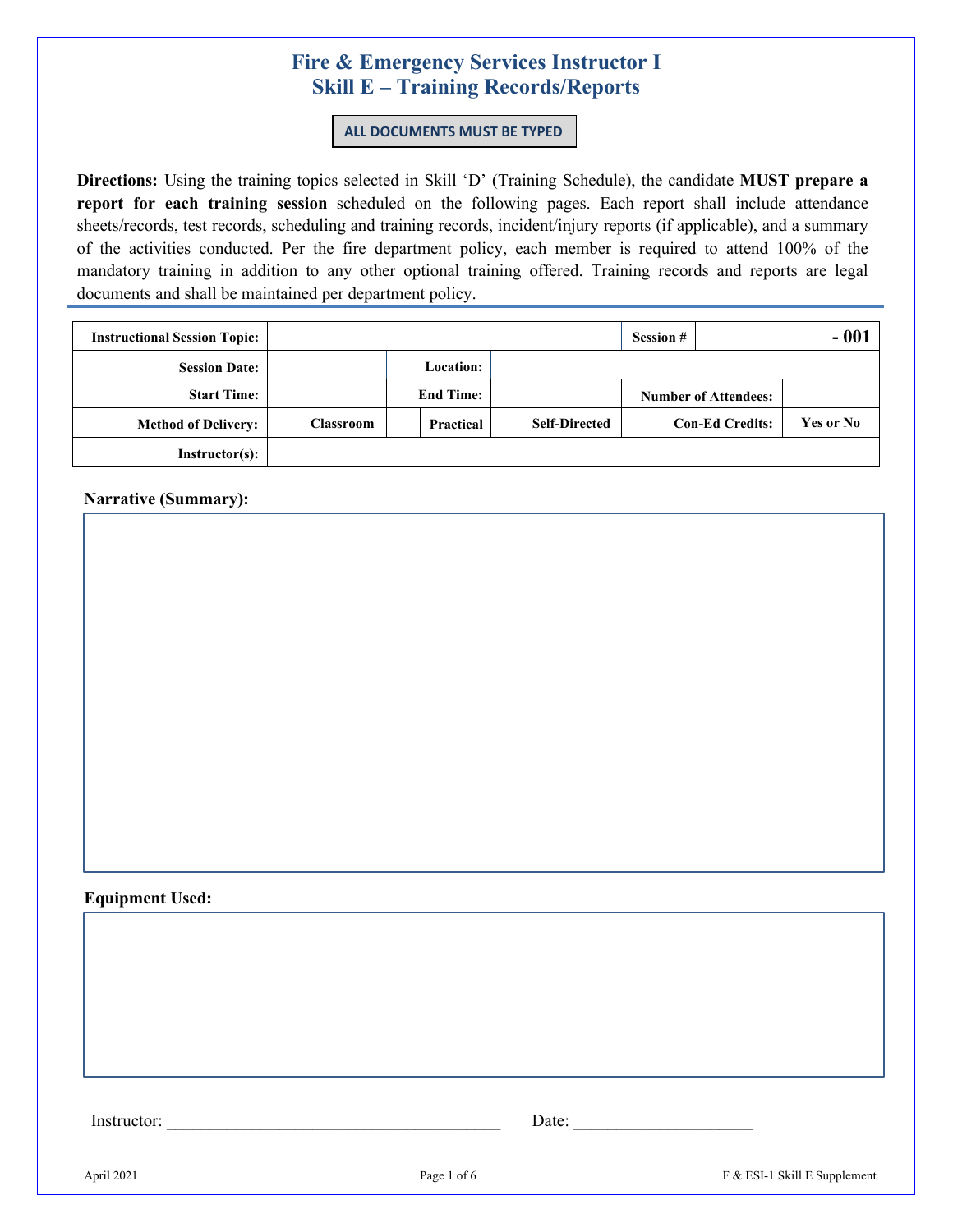**ALL DOCUMENTS MUST BE TYPED**

| <b>Instructional Session Topic:</b> |      | Session # | $-001$ |
|-------------------------------------|------|-----------|--------|
| Session Date:                       | ime: | _ocation: |        |

### **Attendance Roster**

| Name (Last, First, MI) | Dept. ID# | Skills | Written<br>Score | Pass | Fail | Incomplete |
|------------------------|-----------|--------|------------------|------|------|------------|
| 1.                     |           |        |                  |      |      |            |
| $\overline{2}$ .       |           |        |                  |      |      |            |
| 3.                     |           |        |                  |      |      |            |
| 4.                     |           |        |                  |      |      |            |
| $\overline{5}$ .       |           |        |                  |      |      |            |
| 6.                     |           |        |                  |      |      |            |
| 7.                     |           |        |                  |      |      |            |
| 8.                     |           |        |                  |      |      |            |
| 9.                     |           |        |                  |      |      |            |
| 10.                    |           |        |                  |      |      |            |
| 11.                    |           |        |                  |      |      |            |
| <u>12.</u>             |           |        |                  |      |      |            |
| 13.                    |           |        |                  |      |      |            |
| 14.                    |           |        |                  |      |      |            |
| 15.                    |           |        |                  |      |      |            |
| 16.                    |           |        |                  |      |      |            |
| 17.                    |           |        |                  |      |      |            |
| 18.                    |           |        |                  |      |      |            |
| 19.                    |           |        |                  |      |      |            |
| 20.                    |           |        |                  |      |      |            |
| 21.                    |           |        |                  |      |      |            |
| 22.                    |           |        |                  |      |      |            |
| 23.                    |           |        |                  |      |      |            |
| 24.                    |           |        |                  |      |      |            |
| 25.                    |           |        |                  |      |      |            |

| . | -<br>Ω<br>яо |
|---|--------------|
|   |              |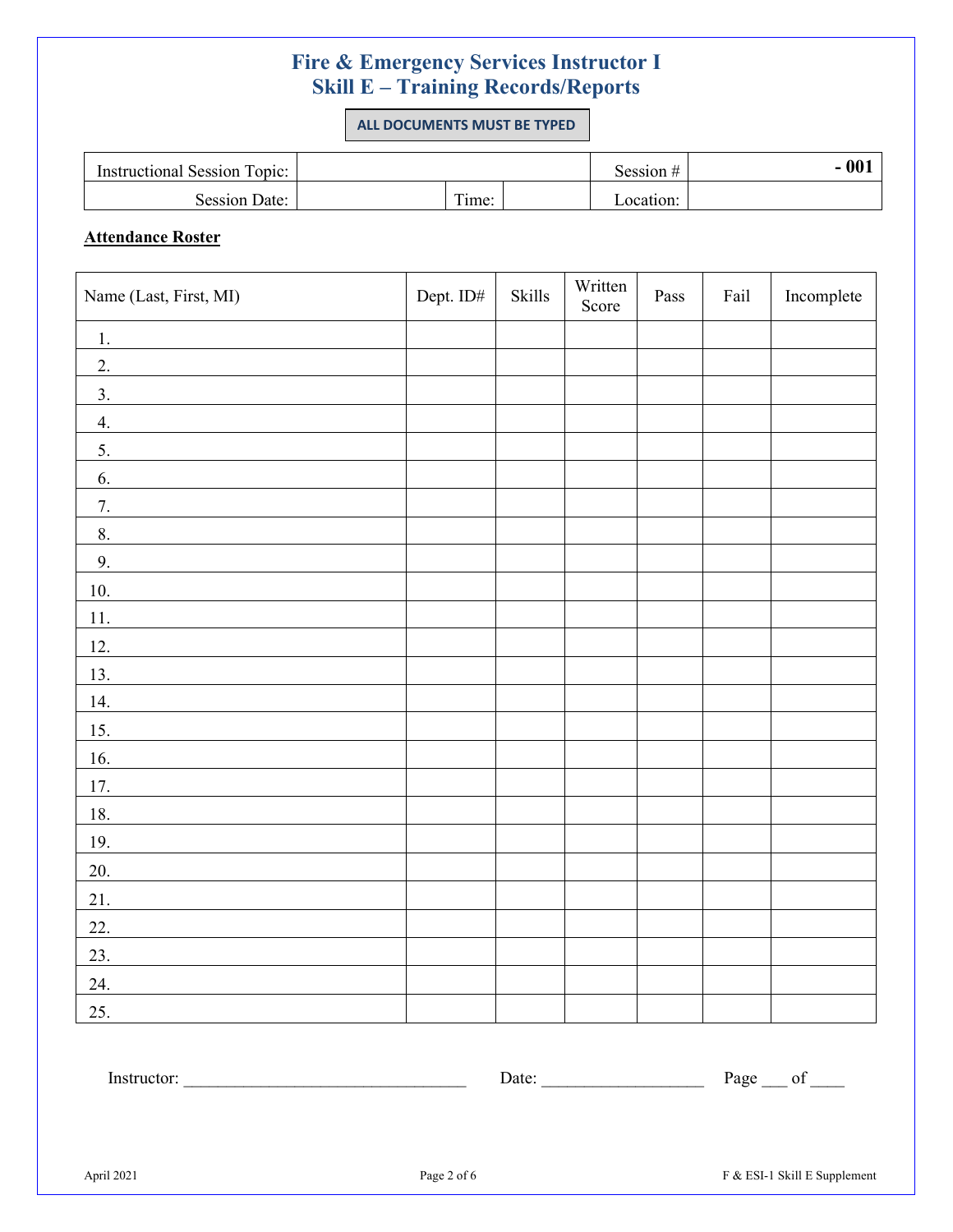**ALL DOCUMENTS MUST BE TYPED**

**Directions:** Using the training topics selected in Skill 'D' (Training Schedule), the candidate **MUST prepare a report for each training session** scheduled on the following pages. Each report shall include attendance sheets/records, test records, scheduling and training records, incident/injury reports (if applicable), and a summary of the activities conducted. Per the fire department policy, each member is required to attend 100% of the mandatory training in addition to any other optional training offered. Training records and reports are legal documents and shall be maintained per department policy.

| <b>Instructional Session Topic:</b> |                  |                  | <b>Session #</b>     | - 002                       |           |
|-------------------------------------|------------------|------------------|----------------------|-----------------------------|-----------|
| <b>Session Date:</b>                |                  | <b>Location:</b> |                      |                             |           |
| <b>Start Time:</b>                  |                  | <b>End Time:</b> |                      | <b>Number of Attendees:</b> |           |
| <b>Method of Delivery:</b>          | <b>Classroom</b> | Practical        | <b>Self-Directed</b> | <b>Con-Ed Credits:</b>      | Yes or No |
| <b>Instructor(s):</b>               |                  |                  |                      |                             |           |

**Narrative (Summary):** 

### **Equipment Used:**

Instructor: \_\_\_\_\_\_\_\_\_\_\_\_\_\_\_\_\_\_\_\_\_\_\_\_\_\_\_\_\_\_\_\_\_\_\_\_\_\_\_ Date: \_\_\_\_\_\_\_\_\_\_\_\_\_\_\_\_\_\_\_\_\_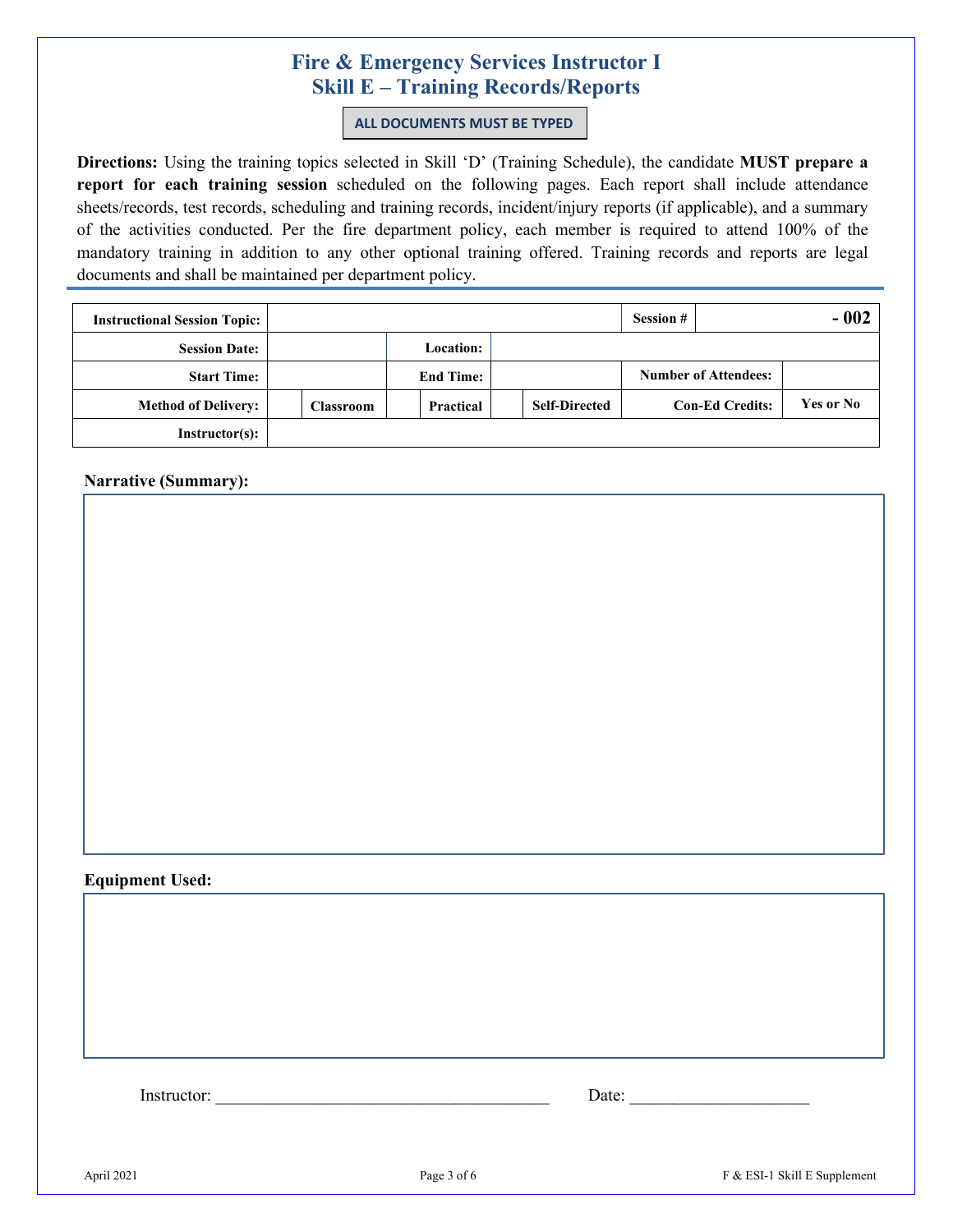**ALL DOCUMENTS MUST BE TYPED**

| <b>Instructional Session Topic:</b> |  |               |  | Session $#$ | 002 |
|-------------------------------------|--|---------------|--|-------------|-----|
| Session Date:                       |  | m.<br>$1me$ : |  | ocation:_   |     |

### **Attendance Roster**

| Name (Last, First, MI) | Dept. ID# | Skills | Written<br>Score | Pass | Fail | Incomplete |
|------------------------|-----------|--------|------------------|------|------|------------|
| 1.                     |           |        |                  |      |      |            |
| $\overline{2}$ .       |           |        |                  |      |      |            |
| $\overline{3}$ .       |           |        |                  |      |      |            |
| 4.                     |           |        |                  |      |      |            |
| 5.                     |           |        |                  |      |      |            |
| 6.                     |           |        |                  |      |      |            |
| $7. \,$                |           |        |                  |      |      |            |
| 8.                     |           |        |                  |      |      |            |
| 9.                     |           |        |                  |      |      |            |
| $10. \,$               |           |        |                  |      |      |            |
| 11.                    |           |        |                  |      |      |            |
| 12.                    |           |        |                  |      |      |            |
| 13.                    |           |        |                  |      |      |            |
| 14.                    |           |        |                  |      |      |            |
| 15.                    |           |        |                  |      |      |            |
| 16.                    |           |        |                  |      |      |            |
| 17.                    |           |        |                  |      |      |            |
| 18.                    |           |        |                  |      |      |            |
| 19.                    |           |        |                  |      |      |            |
| 20.                    |           |        |                  |      |      |            |
| 21.                    |           |        |                  |      |      |            |
| 22.                    |           |        |                  |      |      |            |
| 23.                    |           |        |                  |      |      |            |
| 24.                    |           |        |                  |      |      |            |
| 25.                    |           |        |                  |      |      |            |

Instructor: \_\_\_\_\_\_\_\_\_\_\_\_\_\_\_\_\_\_\_\_\_\_\_\_\_\_\_\_\_\_\_\_\_ Date: \_\_\_\_\_\_\_\_\_\_\_\_\_\_\_\_\_\_\_ Page \_\_\_ of \_\_\_\_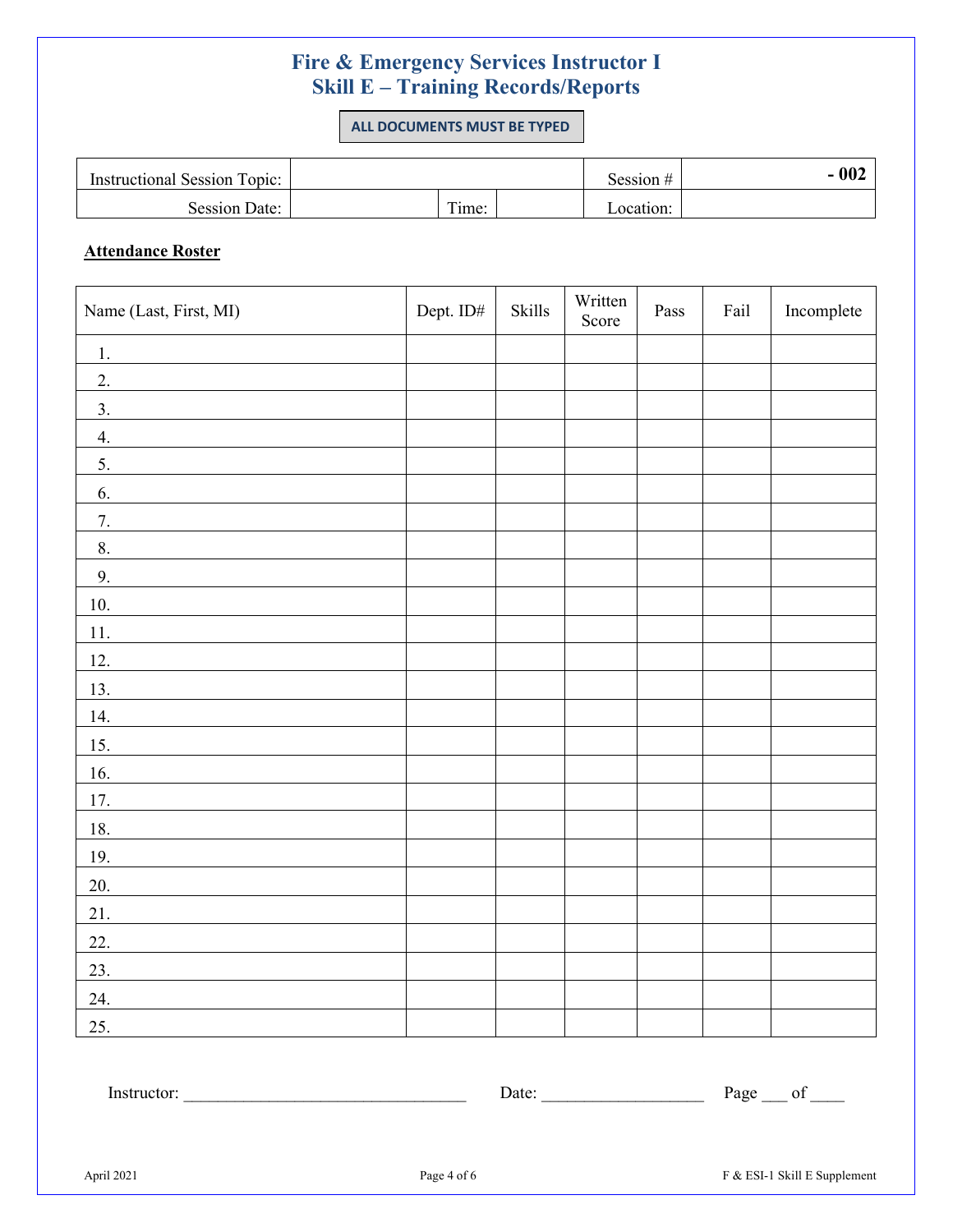**ALL DOCUMENTS MUST BE TYPED**

**Directions:** Using the training topics selected in Skill 'D' (Training Schedule), the candidate **MUST prepare a report for each training session** scheduled on the following pages. Each report shall include attendance sheets/records, test records, scheduling and training records, incident/injury reports (if applicable), and a summary of the activities conducted. Per the fire department policy, each member is required to attend 100% of the mandatory training in addition to any other optional training offered. Training records and reports are legal documents and shall be maintained per department policy.

| <b>Instructional Session Topic:</b> |           |  |            |                  |            | <b>Session #</b>     |  | $-003$                      |           |
|-------------------------------------|-----------|--|------------|------------------|------------|----------------------|--|-----------------------------|-----------|
| <b>Session Date:</b>                |           |  |            | <b>Location:</b> |            |                      |  |                             |           |
| <b>Start Time:</b>                  |           |  |            | <b>End Time:</b> |            |                      |  | <b>Number of Attendees:</b> |           |
| <b>Method of Delivery:</b>          | Classroom |  | <b>DNF</b> | Practical        | <b>DGN</b> | <b>Self-Directed</b> |  | <b>Con-Ed Credits:</b>      | Yes or No |
| Instructor(s):                      |           |  |            |                  |            |                      |  |                             |           |

**Narrative (Summary):** 

#### **Equipment Used:**

Instructor: \_\_\_\_\_\_\_\_\_\_\_\_\_\_\_\_\_\_\_\_\_\_\_\_\_\_\_\_\_\_\_\_\_\_\_\_\_\_\_ Date: \_\_\_\_\_\_\_\_\_\_\_\_\_\_\_\_\_\_\_\_\_